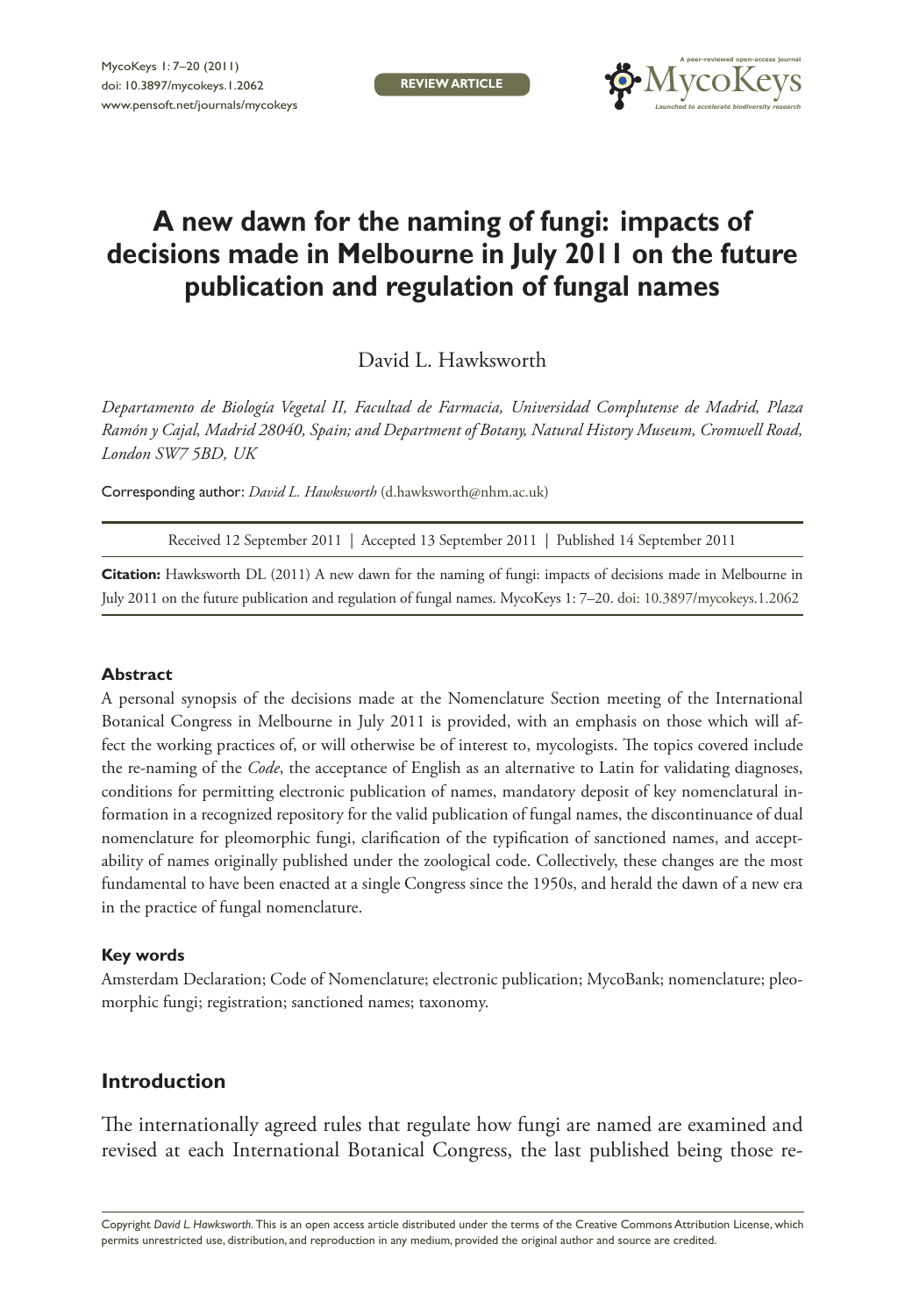sulting from the Vienna Congress in 2005 (McNeill et al. 2006). These Congresses are now held every six years, and the subsequent one in Melbourne in July 2011 was faced with a staggering 338 proposals made to modify the Vienna edition of the *International Code of Botanical Nomenclature* (McNeill and Turland 2011). This was the largest number to have confronted any Congress since that held in Paris in 1954. The issues that the Melbourne Congress had to address included topics as fundamental as the language required for the valid publication of names, the acceptability of electronic publication, and the unease amongst mycologists on how decisions were made.

It may seem weird to  $21^{st}$  century biological science students that fungi are embraced in a *Code* with just "botanical" in the title. However, the actual remit was all organisms traditionally studied in departments of botany in museums and universities, regardless of their current classification in the kingdoms of *Life* – even all bacteria were covered until the Montreal Congress of 1959. Some rules are, nevertheless, applicable only to particular systematic groups or categories, and since the Brussels Congress of 1910 there have been special regulations which only apply to the names of fungi. Foremost amongst these have been issues related to: (1) the date at which the nomenclature of fungi was deemed to commence; (2) the status of living cultures as name-bearing types; and (3) the separate naming of morphs in pleomorphic fungi. Any proposed changes in the rules relating to particular groups or categories (e.g. fossils) are discussed by a series of permanent committees, the members of which are elected at the end of each Congress and serve to the next. In the case of the fungi, the permanent committee is now called the Nomenclature Committee for Fungi (NCF). A valuable synopsis of how the current system operates is given by McNeill and Greuter (1986), while Nicolson (1991) provides an authoritative historical account of the development of the *Code*.

During recent decades, and especially in the 2000s, many mycologists had become increasingly dissatisfied with various aspects of the rules concerning the naming of fungi. This was reflected in sessions and debates at various national, regional, and international meetings, culminating in three Nomenclature Sessions held as a part of the IXth International Mycological Congress (IMC9) in Edinburgh in August 2010. During those sessions, various already published proposals for change were discussed, and in addition all delegates to the Congress were invited to complete a questionnaire to canvass their views on key issues and possible ways forward; a report of those Sessions and the results of the questionnaires are provided by Norvell et al. (2010).

The decisions taken at the Melbourne Congress were so fundamental, with respect to both "botanical" nomenclature as a whole, and especially with specific topics that concerned fungi, that these need to be widely promulgated. A formal report of those decisions is provided by McNeill et al. (2011), and more detailed information of those pertaining to fungi is presented by Norvell (2011). Those reports include the new approved wordings, though they may still undergo some fine-tuning by the Editorial Committee appointed by the Congress. The Editorial Committee is to meet in London in December 2011, and it is anticipated that the finalized *Melbourne Code* will be printed in mid-2012. However, changes effected at an International Botanical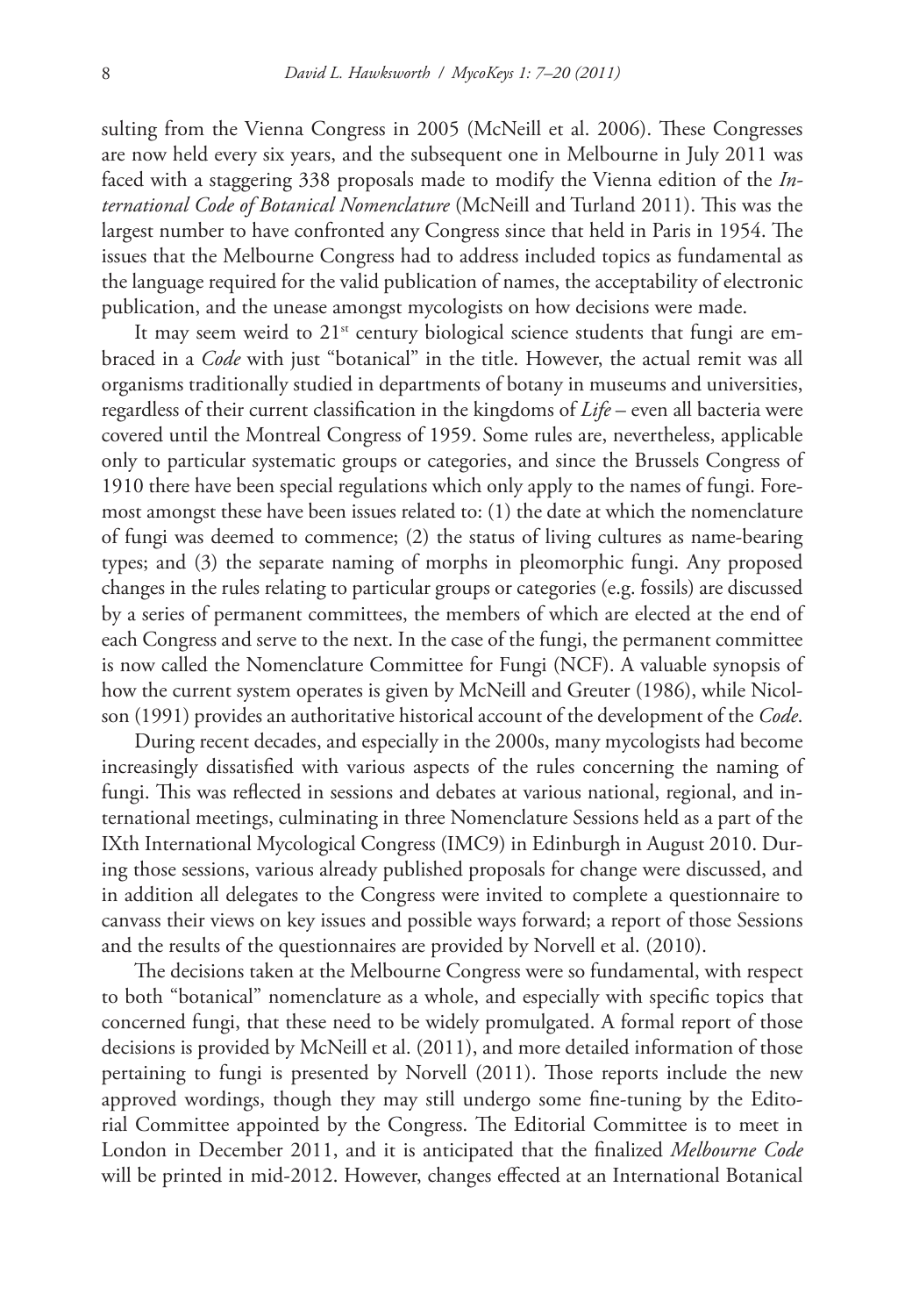Congress come into effect immediately they are approved by the Plenary Session of the Congress unless specifically limited by date. It is, therefore, essential that all mycologists involved in the naming of fungi are made aware of both the changes made that come into force before the *Code* is printed, and those that are to be anticipated from 1 January 2013.

The purpose of the present article is to alert mycologists as a whole to the fundamental changes made at the Melbourne Congress, a package which represents a paradigm shift in how fungi are now to be named, and to indicate the implications of those changes for working practices. It is not, however, to be considered authoritative, and the final version of the *Melbourne Code* should be consulted as soon as it becomes available.

# **Principle changes and their impacts**

#### Name of the Code changed

Mycologists, tired of appearing subservient to botanists, and for mycology to be treated as a part of botany (Hawksworth 1997, Minter 2011) made proposals for the name of the *Code* to be changed to reflect their independence (Hawksworth et al. 2009). This view had been supported at IMC9 (Norvell et al. 2010), and the Melbourne Congress agreed that the new *Code* should be called the *International Code of Nomenclature for algae, fungi, and plants.* The lower case letters used for the words "algae", "fungi", and "plants" are employed to make clear these terms are being used in a colloquial sense, for instance the inclusion of cyanobacteria in algae, and chromistan fungal analogues, slime moulds, and lichens in "fungi".

The Congress further agreed that editorial changes should be made throughout the text so that it referred to "organisms" governed by the *Code*, and no longer used "plants" where fungi were included in the concept.

# Governance of fungal nomenclature to be considered

Proposals to transfer decision-making on issues concerning fungi from International Botanical to International Mycological Congresses (Hawksworth et al. 2009), and which had been strongly supported at IMC9 (Norvell et al. 2009) were not accepted. However, a Subcommittee on governance of the *Code* with respect to fungi was established under a Special Committee mandated with examining how the Nomenclature Section operated. That Committee (and Subcommittee) are to report to the next International Botanical Congress in 2017. In view of this move, mycologists will now have to consider whether to put on hold the question of the need for an independent *Code* for fungi (see below) pending that report. The matter needs to be placed on the agenda for Nomenclature Sessions to be convened during IMC10 in 2014.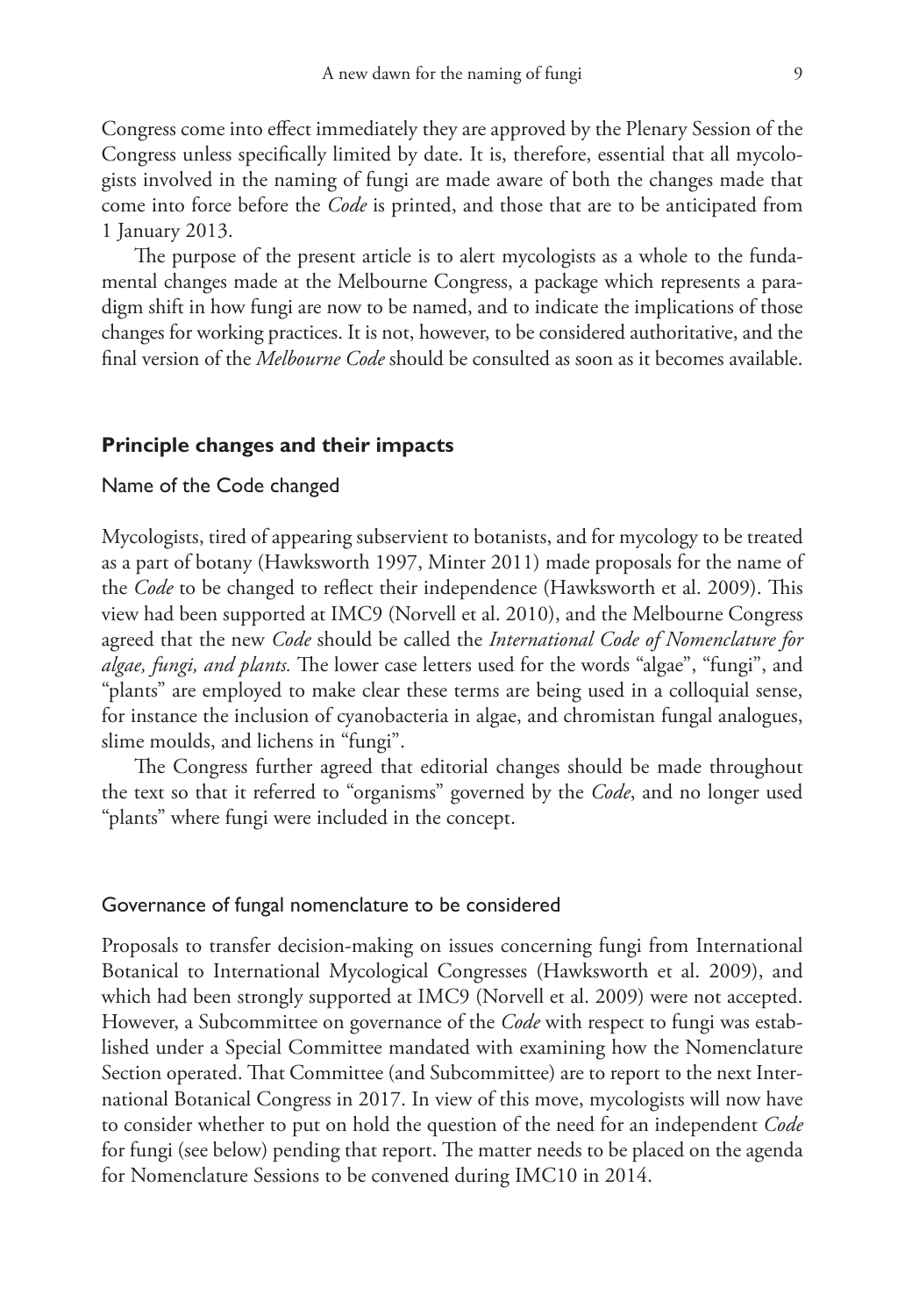## English or Latin validating diagnoses permitted

The issue of whether to discontinue the requirement for validating diagnoses or descriptions in Latin has been raised at almost all International Botanical Congresses since this requirement was first introduced in 1935. The Melbourne Congress was presented with proposals from botanists to allow any language, as is the practice in zoology, and some alternative ones, including one by mycologists to require Latin or English for fungi (Norvell et al. 2010, Demoulin 2010). There was a precedent in that the alternative of Latin or English was already allowed for fossils in the Vienna Code. The Congress not only supported the mycological proposal, but also decided that it should apply not just to fungi but to *all* organisms treated under the *Code*. Further, so enthusiastic was the meeting, that it was agreed that this provision should operate from 1 January 2012, not 1 January 2013. Consequently, mycologists no longer need to struggle with coining a few sentences of pseudo-Latin when describing new fungi. However, in consequence, I personally see value in presenting both a diagnosis (i.e. a short statement of how the fungus differs from others) and a separate description (i.e. a detailed account of all the features of the fungus) when describing a new fungus. If a diagnosis were in Latin or English, the description could then continue to be in any language of the author's choice. A diagnosis has been required for the introduction of new scientific names in zoology since 1930 (International Commission on Zoological Nomenclature 1999: Art. 13), and the practice has much to commend it.

#### Electronic publication permitted (but with restrictions)

The issue of the acceptability of works published only electronically as a vehicle for the effective publication of scientific names has been the subject of a series of Special Committees established by successive International Botanical Congresses since that held in Tokyo in 1993, and is also an issue currently being actively debated by zoologists (Michel et al. 2009). With the increasing proliferation of new electronic journals, and established journals also increasingly being available in both electronic and hard-copy forms, the issue was becoming increasingly urgent. A Special Committee established by the Vienna Congress in 2005, considered the matter in depth (Chapman et al. 2010) and prepared detailed proposals for consideration by the Melbourne Congress (Special Committee on Electronic Publication 2010). The Melbourne Congress accepted many of these proposals, and the pertinent revised texts and guidelines as to best practice are given by Knapp et al. (2011). The key points agreed were that from 1 January 2012, works published in electronic form on the worldwide web in an unchangeable Portable Document Format (PDF) are to be treated as effectively published, *provided that* they have either an International Standard Serial Number (ISSN) or an International Standard Book Number (ISBN). However, non-final versions made available online in advance of a definitive version (e.g. accepted papers as yet unedited or proof-read) are not treated as effectively published. Where both electronic and hard-copy versions of a work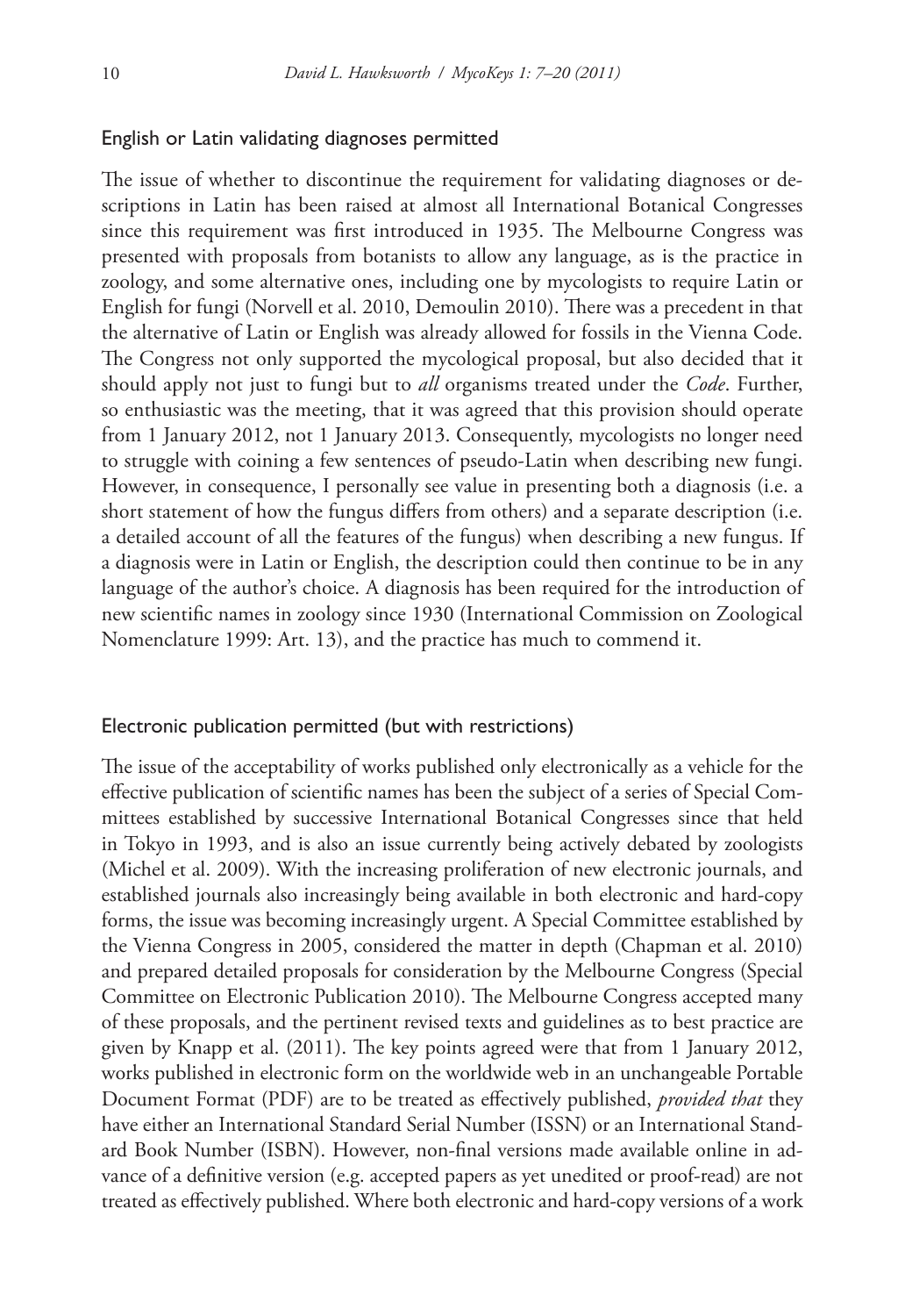are made available, the date of effective publication of both is treated as being the same. Guidance as to how copies can be differentiated is included in Knapp et al. (2011).

It is important to appreciate that the new provisions do not mean that material placed on or available through websites and lacking ISSN or ISBN numbers constitutes effective publication. Authors considering submitting to an electronic journal, should therefore first check that it has an ISSN number. It is also recommended that electroniconly works containing new taxa are drawn to the attention of appropriate indexing centres, and mycologists should endeavour to do that until the requirement for the prior deposit of key nomenclatural information becomes mandatory on 1 January 2013.

## Deposit of key nomenclatural information made mandatory for fungi

The concept of some form of obligatory registration of newly proposed scientific names for fungi goes back to the 1950s (Ainsworth and Ciferri 1955). Following the establishment of a Special Committee on Registration at the Berlin Congress in 1987, and a series of subsequent workshops, a provision to make this a requirement for all groups of organisms covered by the *Code* was accepted by the Tokyo Congress in 1993 – but then rejected at the St Louis Congress in 1999 despite successful trials (Greuter 2009). The development of the worldwide web, however, has made it possible to devise much-improved systems from those that were possible in the 1980s and early 1990s. Following informal discussions during the 2002 International Mycological Congress (IMC7) in Oslo, in 2004 the CBS-KNAW Fungal Biodiversity Centre in Utrecht established an online system for the deposit of key information on newly proposed names of fungi – MycoBank. This voluntary system proved popular with mycologists, and also with mycological journals, as a way of rapidly expediting information on nomenclatural novelties. Since 2007 Mycobank has operated under the auspices of the International Mycological Association (IMA) which now has long-term responsibility fot its continuance.

Formal proposals to make the deposit of key nomenclatural information in a recognized online repository a mandatory requirement for valid publication of new scientific names in fungi at all taxonomic ranks (including new combinations and replacement names) were then developed (Hawksworth et al. 2010). Those proposals were overwhelming endorsed by the International Mycological Congress in Edinburgh later in the same year (Norvell et al. 2010). The Melbourne Congress approved the formal proposals with some "friendly" amendments, mainly based on suggestions for avoiding unnecessary inflation of names in the repositories (Morris et al. 2011). In addition a recommendation that information on choices made between competing names or honomyms, spelling or gender also be deposited (Gams 2010) was approved.

The new requirement comes into force on 1 January 2013, after which date scientific names of fungi which are published without a unique identifier by a recognized repository will not be considered as validly published; i.e. they will not exist for nomenclatural purposes and need not be considered when determining the correct name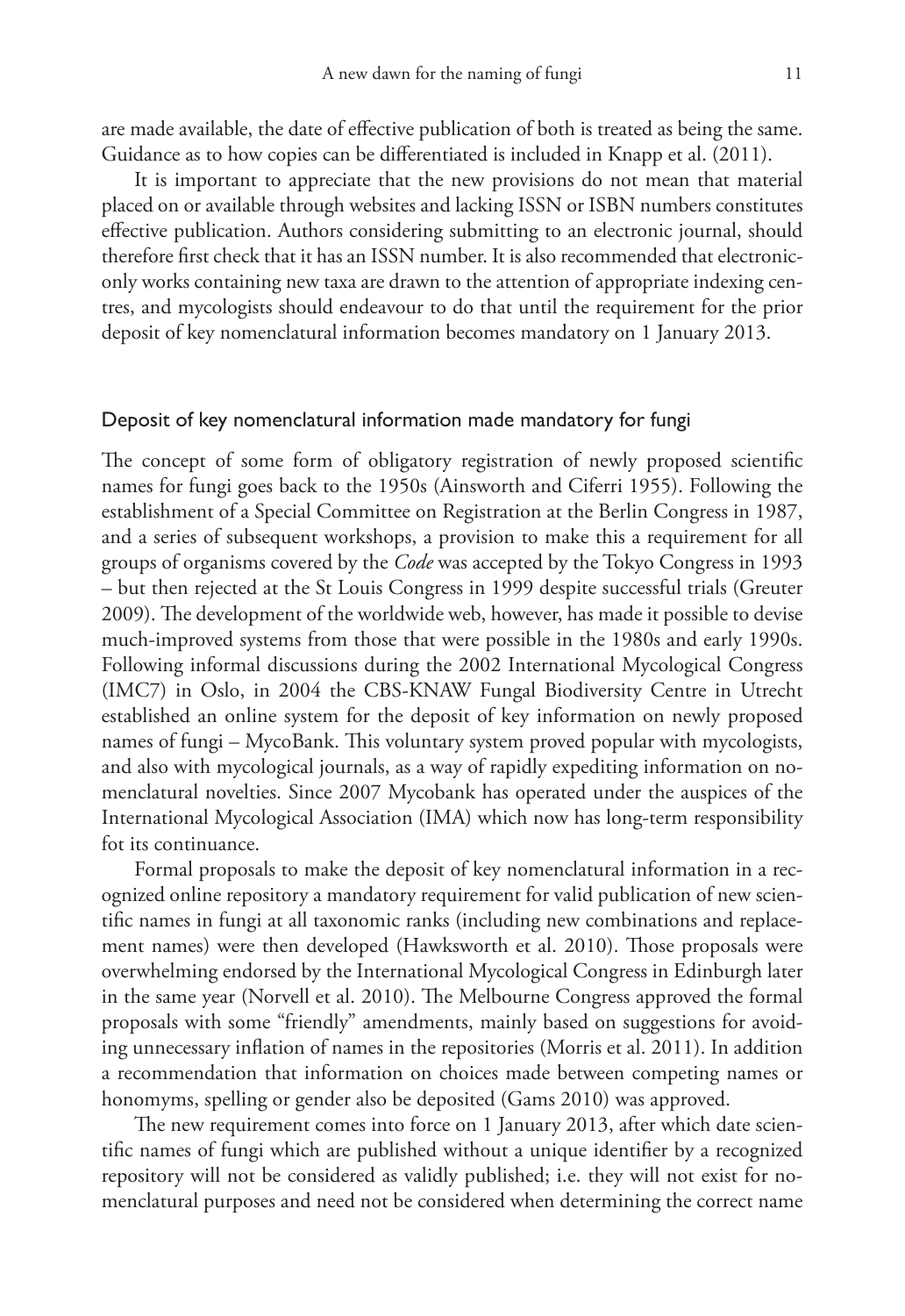for a taxon under the *Code*. While the requirement is only for information required by the rules of the *Code*, such as the diagnosis and information as to the nomenclatural type or a basionym, as appropriate, there is no objection to databases also including additional information and the prospects are enormously exciting (Lumbsch et al. 2011).

The responsibility of appointing online depositaries was given to the Nomenclature Committee for Fungi, which will need to advise mycologists as to which are approved. No single repository was specified in the proposals, thus leaving the possibilities open in the rapidly-moving electronic age. At present it is deposit in MycoBank which is now required by almost all mycological journals.

Mycologists should note that the prudent way to proceed is to make the online deposit of the required data, and obtain the numerical identifier, only *after* their work has been accepted for publication. This is to ensure that the information included agrees in every detail that which will appear in the publication which establishes the name. This will not affect the priority of the name as the effective date of publication will be that of the electronic or hard-copy publication and not the date information is deposited. The lodging of a name and associated details in a repository such as MycoBank will not in itself establish a name.

This exciting move means that, for the first time ever, mycologists will have immediate and free online access to the key nomenclatural and diagnostic information on newly proposed fungal names. It also means that it is the authors of new names which will now have the responsibility of ensuring that names they propose are incorporated into international indexing repositories.

#### Dual nomenclature of pleomorphic fungi discontinued

The concept of permitting separate names for anamorphs of fungi with a pleomorphic life-cycle has been an issue of debate since the phenomenon was recognized in the mid-19<sup>th</sup> century. This was even before the first international rules for "botanical" nomenclature were issued in 1867 (Weresub and Pirozynski 1979, Taylor 2011). Special provisions are to be found in the earliest *Codes*, which were then modified several times, and often substantially (Weresub and Pirozynski 1979). The rules became increasingly complex, and by the mid-1970s they were being interpreted in different ways by different mycologists – even ones working on the same genus. Following intensive discussions under the auspices of the International Mycological Association (IMA), drastic changes were made at the Sydney Congress in 1981 to clarify and simplify the procedures – and the now familiar terms anamorph, teleomorph, and holomorph entered general use. An unfortunate effect of the simplification was that many name changes had to be made as a consequence, including ones of some well-known and economically important species; at that date, the conservation of species names was not allowed under the *Code*.

Unforeseen in the 1970s, when the 1981 provisions were crafted, was the impact of molecular systematics. A decade later, it was starting to become obvious that fungi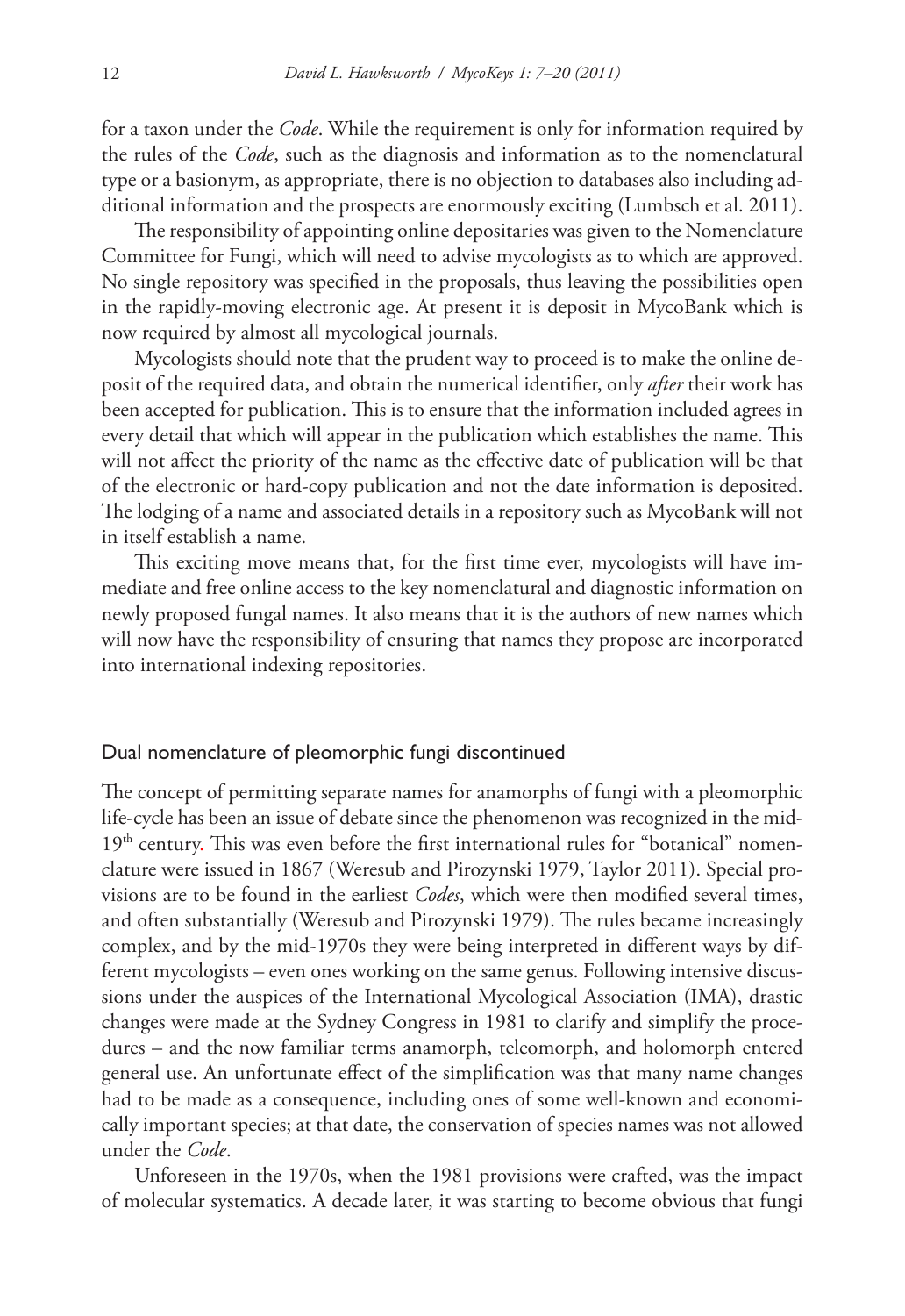with no known sexual stage could confidently be placed in genera which were typified by species in which the sexual stage was known (Reynolds and Taylor 1991), and the issue of the abandonment of the dual nomenclatural system was posited (Reynolds and Taylor 1992). This possibility was debated at subsequent International Mycological Congresses, and on other occasions (e.g. Seifert et al. 2000, Seifert 2003), and the need for change was increasingly recognized. Cannon and Kirk (2000) regarded deletion as inevitable in the long-term, and further calls for deleting the provision followed (e.g. Rossman and Samuels 2005). At the International Botanical Congress in Vienna in 2005, some minor modifications were made which allowed anamorph-typified names to be epitypified by material showing the sexual stage when it was discovered, and for that name or epithet to continue to be used where there was no previously sexuallytypified name available.

More importantly, the Vienna Congress established a Special Committee to investigate the issue further, but unfortunately it was unable to reach a consensus (Redhead 2010). Matters were becoming increasingly desperate as mycologists using molecular phylogenetic approaches started to ignore the provisions, or interpret them in different ways (Rossman and Seifert 2010). The view that emerged from the International Mycological Congress in Edinburgh the same year, was that mycologists, as a whole, favoured gradual progress towards a single nomenclature (Norvell et al. 2010). In the meantime, various proposals were made to improve the situation, but the situation was becoming so complex that few mycologists were likely to take the time to understand them fully and implement them correctly. In order to progress the matter, an international symposium was held in Amsterdam in April 2011, under the auspices of the International Commission on the Taxonomy of Fungi (ICTF), to explore ways to obtain a solution. If a solution could not be reached at the Melbourne Congress, the prospect was for no substantive change to be made until after the 2017 International Botanical Congress. This situation would then have become intolerable as mycologists increasingly ignore the rules.

The Amsterdam symposium prepared a declaration of principles which, it was hoped, would be accommodated in any change made to Article 59 (Hawksworth et al. 2011). In effect these amounted to the ending of dual nomenclature, but with safeguards to minimize changes in familiar names. The "Amsterdam Declaration" prompted a critical response from some other mycologists who perceived difficulties in aspects of the declaration, and wished to continue allowing dual nomenclature (Gams et al. 2011). Both these documents were made available to delegates at the Melbourne Congress. In order to ensure some resolution of the issue, proposals for three possible options were developed by Redhead, in consultation with various mycologists, for presentation at the meeting. Following extensive discussions at the Congress, the option to discontinue the dual nomenclature system was approved, but with some safeguards to limit resultant instability (Norvell 2011, McNeill et al. 2011).

After 1 January 2013, one fungus can only have one name; the system of permitting separate names to be used for anamorphs then ends. This means that all legitimate names proposed for a species, regardless of what stage they are typified by, can serve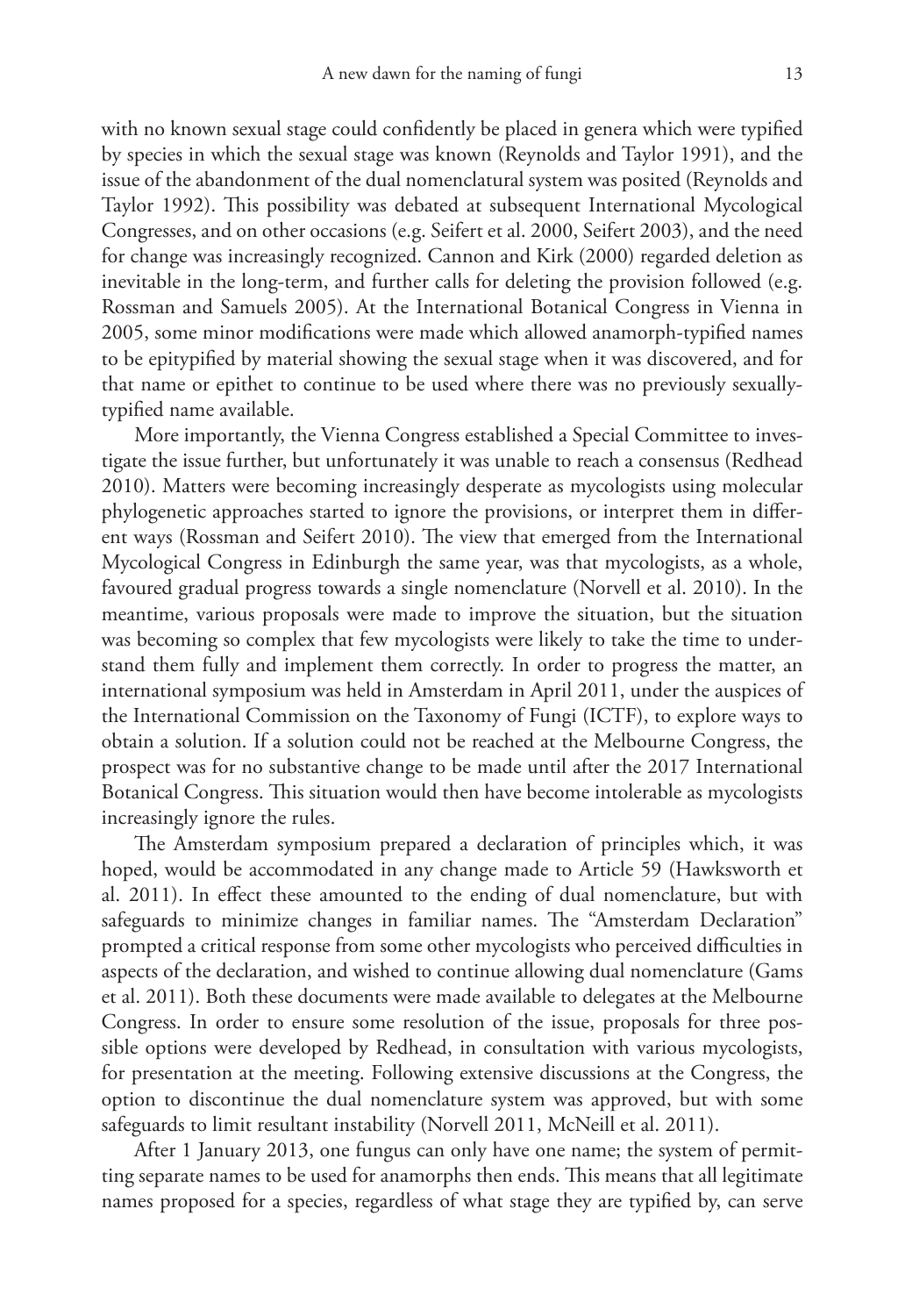as the correct name for that species. All names now compete on an equal footing for priority regardless of the stage represented by the name-bearing type. In order not to render names that had been introduced in the past for separate morphs as illegitimate, it was agreed that these should not be treated as superfluous alternative names in the sense of the *Code*. It was further decided that anamorph-typified names should not be taken up to displace *widely used* teleomorph-typified names until the case has been considered by the General Committee established by the Congress<sup>1</sup>. Recognizing that there were cases in some groups of fungi where there could be many names that might merit formal retention or rejection, a new provision was introduced. It was decided that lists of names can be submitted to the General Committee and, after due scrutiny, names accepted on those lists are to be treated as conserved over competing synonyms (and listed as Appendices to the *Code*). Lichen-forming fungi (but not lichenicolous fungi) were always excluded from the provisions permitting dual nomenclature; the new *Code* will include a paragraph to make it explicit that lichen-forming fungi are excluded from the newly accepted provisions.

Mycologists need now to work to implement this major change. In cases where a later teleomorph-typified name is not widely used, it can be anticipated that mycologists will now simply adopt the earlier anamorph-typified name. If others consider a decision inappropriate, a proposal for the conservation of the teleomorph-typified name over the earlier anamorph-typified name can be made to the Nomenclature Committee for Fungi (NCF). Although no detailed arrangements were made at the Congress, it is anticipated that, where specialist working groups on particular fungal genera or families exist, as is the case for subcommissions of the International Commission on the Taxonomy of Fungi (ICTF), draft lists of names for possible approval will be prepared by them. In my personal view, there could also be some advantage in endeavouring to have one list covering all potentially affected generic names, if mechanisms to achieve that could be put in place. In the early part of 2012, the NCF is to work closely with the ICTF and other groups where they exist (e.g. within the International Union of Microbiological Societies, IUMS) to develop processes for the preparation of lists on particular groups. Draft lists will need to be made available for comment by mycologists at large (e.g. through the IMA and ICTF web sites), and they will then require revising them in the light of comments received. Lists received by the NCF would, after due consideration by that Committee, then be forwarded to the General Committee for approval.

Where mycologists wish still to refer to anamorphs separately, the new provisions do not prohibit informal usages, such as "acremonium-state" or "acremonium-like", ideally with a small initial letter and normal not italic type as suggested by Cannon and Kirk (2000). This form of typography makes clear that the designations are not scientific names governed by the *Code*.

<sup>1</sup> The General Committee is elected at each International Botanical Congress, and is responsible for receiving, considering, and approving reports from the various permanent nomenclature committees, such as the Nomenclature Committee for Fungi, for the period up to the next Congress..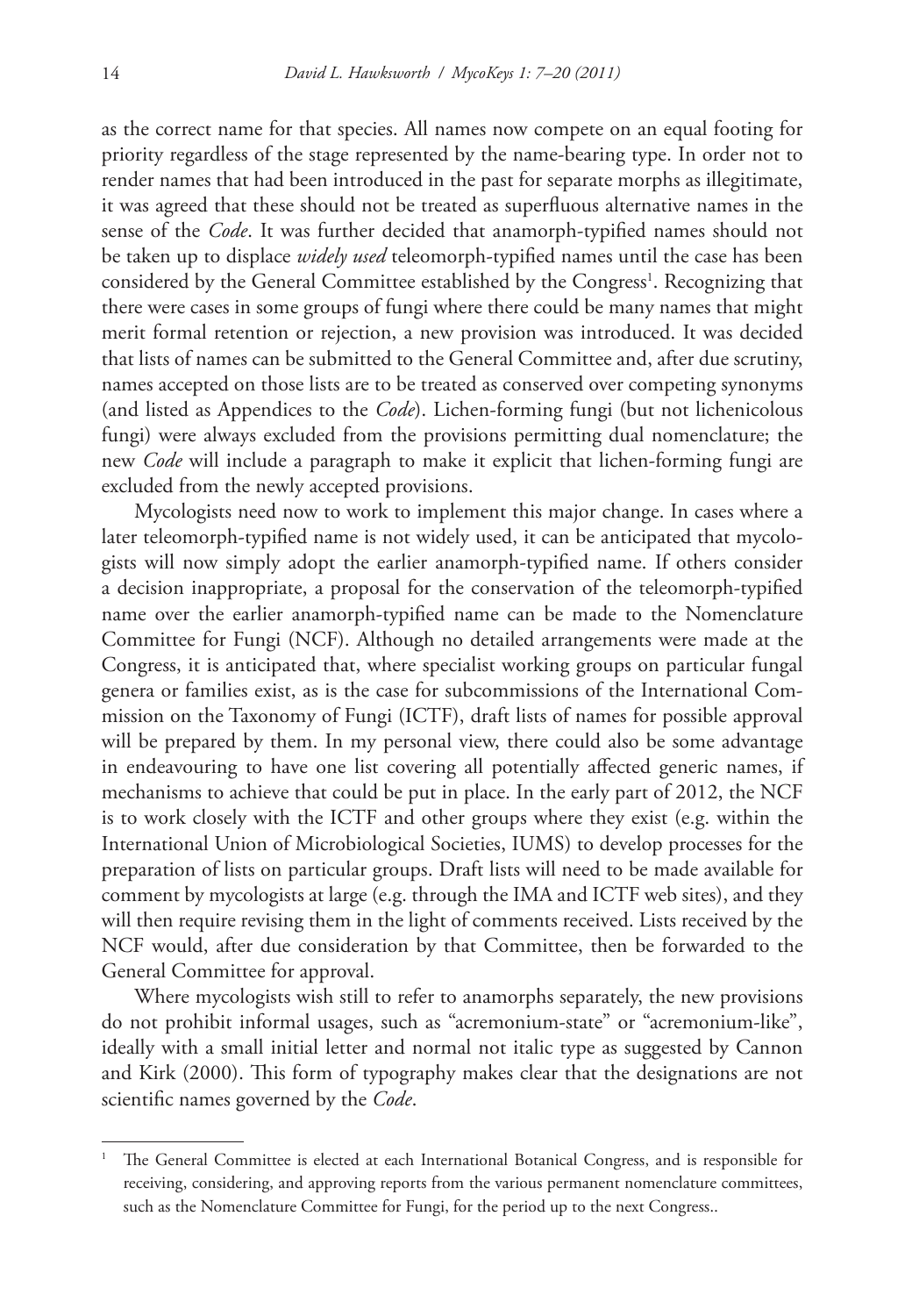## Typification of sanctioned names clarified

The dates on which the nomenclature of fungi was deemed to start were changed from 1801 or 1821 to 1753 by the International Botanical Congress in Sydney in 1981. This change was made because the later-starting point system had come to be interpreted in different ways, and because of difficulties in ascertaining the first usages of already proposed names after the proscribed dates (Demoulin et al. 1981). In order to minimize the resultant name changes, the concept of "sanctioning" was introduced. Sanctioning permitted the continued use of names that had been adopted in the 1801 *Synopsis Methodica Fungorum* of Persoon, or the 1821-32 *Systema Mycologicum* of Fries over names that otherwise would have to be taken up under the normal rules of priority, homonymy, etc. However, the wording of the rule in the Sydney Code was somewhat ambiguous and, although modified slightly at the Berlin Congress in 1987, it could still be interpreted as meaning either that the typification of a sanctioned name should be made only on materials cited in the sanctioning work, or that it could be based on materials cited in the original pre-sanctioning place of publication.

Proposals to address this issue were published before the Melbourne Congress (Perry 2010, Redhead et al. 2010), but there were concerns over these. In consequence, a series of informal discussions was held in Melbourne, which involved the proposers and other concerned mycologists. Those meetings led to the formulation of a series of proposals which were adopted by the Congress (McNeill et al. 2011, Norvell 2011). The net effect of the changes made is that a name that has been sanctioned can now be lectotypified (not neotypified) by material from among the elements associated with either the original protologue of the name, the sanctioning treatment, or both. A further and welcome clarification is that in cases where in the sanctioning work elements associated with the original protologue did not include a subsequently designated type selected for the sanctioned name, the sanctioning author is considered to have introduced a later homonym that is to be retained because of its sanctioned status.

No particular date was mentioned in the adopted proposals, which means that they became operative when approved by the Melbourne Congress. They are also retroactive, and so safeguard many typifications made since the 1981 Congress which were based on material cited in the original protologue, or on material of the sanctioning author where that differed. The adoption of these clarifications is most welcome as it removes the need for many typifications made since 1981 to be revisited, something that could have had unfortunate implications for the stability of many sanctioned names.

#### Names of fungi first described as animals are validly published

The revelation that *Microsporidia*, a group traditionally studied by zoologists, belonged to kingdom *Fungi* posed a threat to numerous names in use in the phylum. This situation arose as, while those names had been correctly published and were available for use under the provisions of the International Code of Zoological Nomenclature, many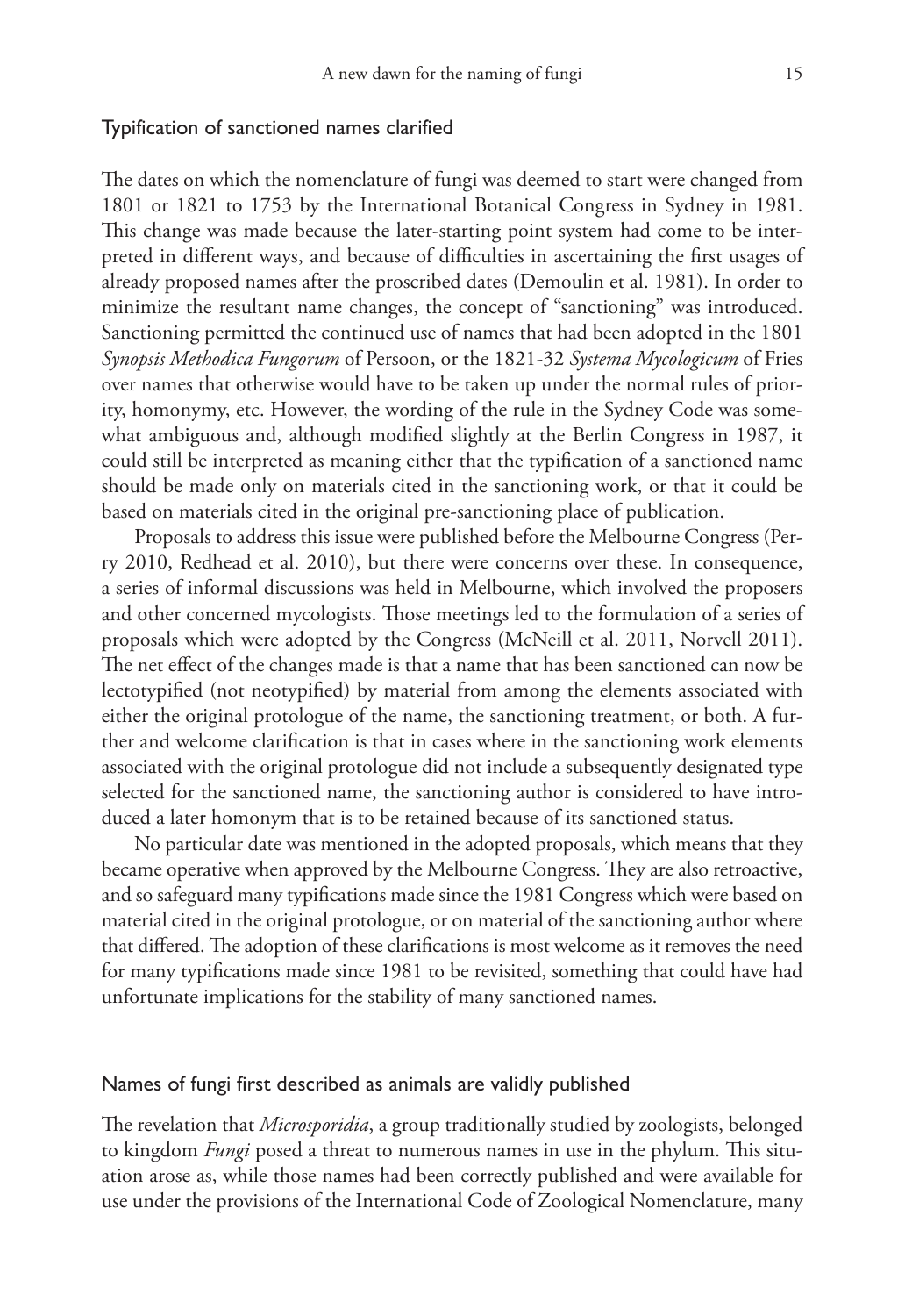did not meet the requirements of the botanical *Code*. At the Vienna Congress in 2005, it was agreed that names within *Microsporidia,* and other organisms that had originally been published under the zoological code, were to be treated as validly published under the botanical *Code*. However, in accordance with the wishes of workers on these fungi, the Melbourne Congress accepted proposals made by Redhead et al. (2009) that these organisms should be excluded from governance by the botanical *Code* and continue to be covered by the zoological one*,* despite their phylogenetic position. It was further agreed that this principle should be adopted for other groups of organisms traditionally treated under other codes.

# Explicitly indicate the physiological state of type cultures

A rule in the current *Code* allows cultures of algae and fungi to serve as name-bearing types, provided that they are "preserved in a metabolically inactive state". In practice, the physiological state of cultures designated as types is often not stated by describing authors. In order make this explicit, it is now recommended that the phrase "permanently preserved in a metabolically inactive state", or equivalent, be used when cultures are designated as types.

# Names based on fossil parts loose special provisions

In recent years there have been extensive debates in the palaeobotanical community on how to revise the provisions relating to the naming of parts of fossil organisms treated under the *Code* – and which applied to fungi as well as plants. Competing sets of proposals were submitted to the Melbourne Congress. As in the case of ending the separate naming of anamorphs in pleomorphic fungi, the Congress decided to abandon the practice of separately naming parts of fossils. Consequently, names of fossils which prove to be parts of a single species will now compete with each other for priority, in the same way as occurs for names not based on fossils.

# The Draft BioCode and MycoCode need to be revisited

Moves towards increased harmonization between the various codes of nomenclature were initiated in 1985. However, the prospect, in the long-term, of having a set of rules governing the future nomenclature of all organisms was developed in the early 1990s (Hawksworth 1995). This culminated in the publication of a *Draft BioCode* in 1996 which had been prepared by the IUBS<sup>2</sup>/IUMS International Committee on Bio-

<sup>&</sup>lt;sup>2</sup> The International Union of Biological Sciences, in which the International Mycological Association represents general mycology.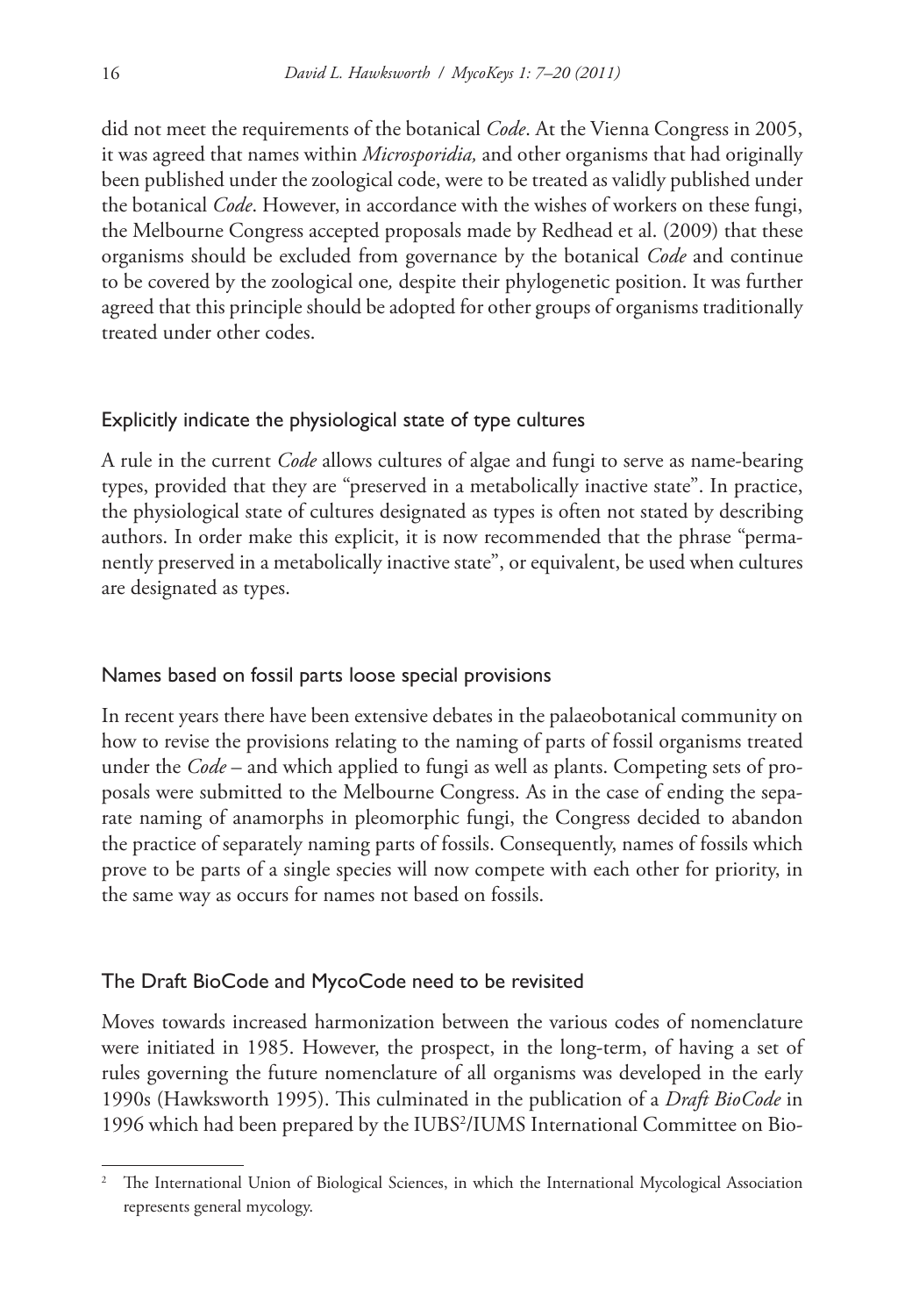nomenclature (ICB)3 . Little progress was made in taking the initiative further as the mechanisms and resources to develop the prerequisite lists of names to be considered available were not forthcoming. The project was subsequently revived as a scientific programme of IUBS in 2009, and an updated *Draft BioCode* was prepared and released for further discussion in January 2011 (Greuter et al. 2011). That draft was the subject of a session and debate at Biosystematics 2011 (which incorporated the International Congress of Systematic and Evolutionary Biology) in Berlin in February 2011. This initiative was mentioned briefly in the final session of the Nomenclature Section meetings in Melbourne, but was not considered in any depth. A suggestion that the Section establish a Special Committee to liaise with those involved in the revision of the draft was not approved.

The possibility of having an independent code for mycology was raised and received considerable vocal support at the International Mycological Congress (IMC8) in Cairns in 2006. However, the option of renaming and revising the botanical *Code* was the one favoured at the subsequent Congress in Edinburgh in 2010 (Norvell et al. 2010). The issue was also raised at the Amsterdam symposium in April 2011 which was primarily convened to address the issue of dual nomenclature. At that symposium it was suggested that the *BioCode* model could provide a framework for the future regulation of the nomenclature of fungi (Hawksworth et al. 2011). Key to any movement in this direction, was seen as the extent to which the botanical *Code* would change to meet the needs of mycologists (Taylor 2011). In view of the major changes made at the Melbourne Congress, the issue of whether an independent MycoCode is really now required needs to be debated at the International Mycological Congress (IMC10) in Bangkok in 2014.

# **Discussion**

I have participated in all International Botanical Congresses since that held in St Petersburg in 1975, and served on the Editorial Committee of the botanical *Code* since 1987. The progress made in adapting the rules to the needs of both user and practitioner mycologists over that period has been considerable. These have included, for example, the change in starting point, the conservation and rejection of species names, the designatation of interpretive types ("epitypes"), and allowing living metabolically inactive cultures to be nomenclatural types. The powers of the permanent Nomenclature Committees have also been enhanced over the years, so that they can now recommend rejection of any name whose adoption is regarded as disadvantageous.

Even against this background of increasing adaptation, the raft of changes effected at the Melbourne Congress in 2011, has to be seen as the dawn of a new era for botani-

<sup>3</sup> The IUBS/IUMS International Committee on Bionomenclature comprises representatives of the five internationally mandated organismal codes of nomenclature: botanical, cultivated plant, prokaryote, viral, and zoological; it was formally established in 1994.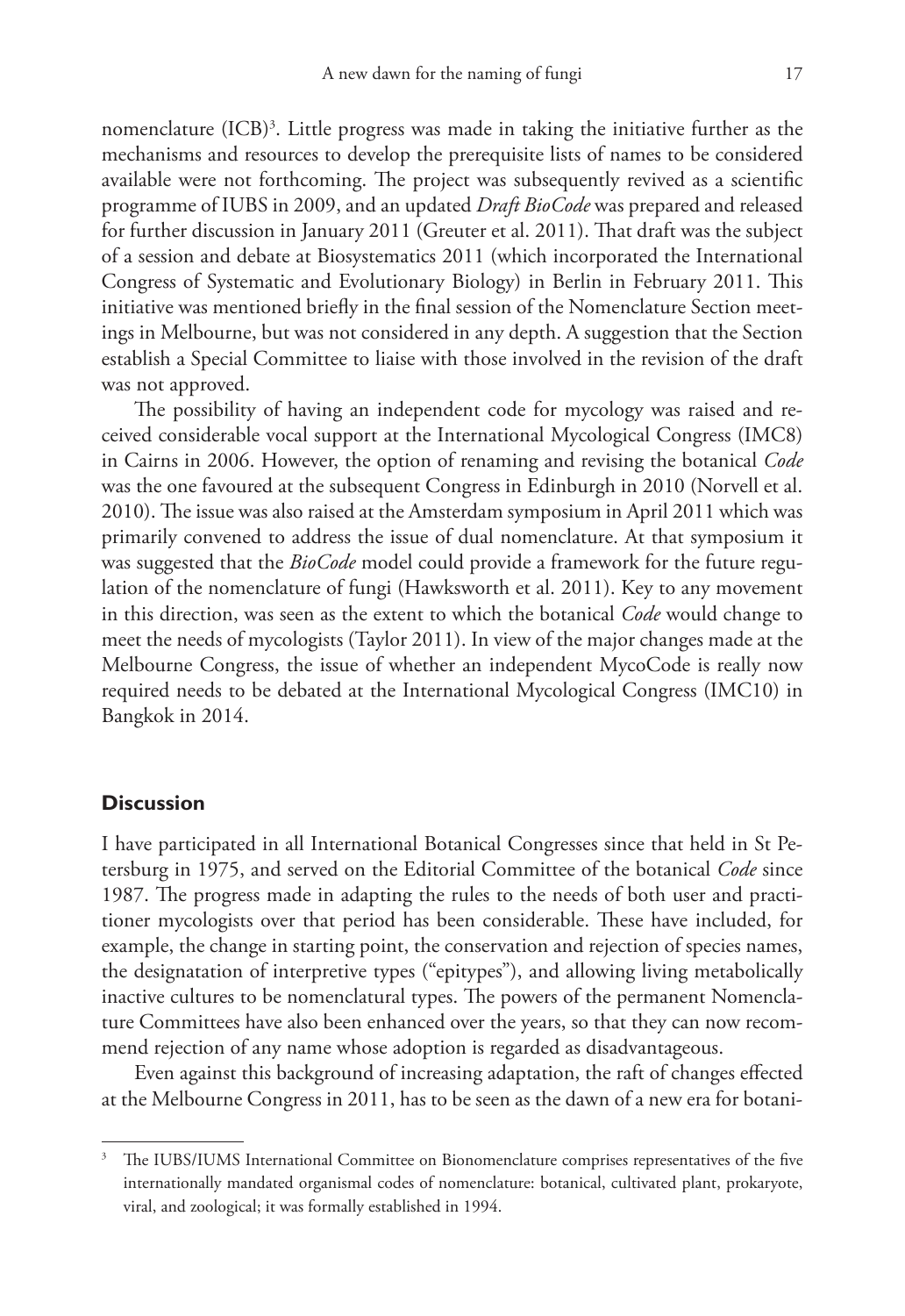cal and mycological nomenclature, truly bringing it into the modern age. The decisions made with respect to the name of the *Code,* its coverage, electronic publication, and the requirement for the deposition of key information in a recognized depositary as a requirement for the publication of fungal names, place the *Melbourne Code* ahead of what zoologists are currently endeavouring to do.

There is still much to be achieved by mycologists, especially with respect to the implementation of the consequences of the end of dual nomenclature for pleomorphic fungi, although the regulatory mechanisms are now in place. A major issue that remains is how best to designate taxa only known from molecular studies of environmental samples, and to consider whether that requires any changes in the *Code* (Hawksworth et al. 2011, Hibbett et al. 2011, Taylor 2011).

Finally, I must stress that the views and interpretations presented in this overview are personal, and that mycologists should check the decisions and verify actual wordings agreed in Melbourne for themselves, especially in the official report of the Nomenclature Section meetings (McNeill et al. 2011), and then the edited published version of the *International Code of Nomenclature for algae, fungi, and plants* when it becomes available in mid-2012.

## **Acknowldgements**

My participation in the Melbourne Congress was supported through a research grant from the Ministerio de Educación y Ciencia of Spain (Proyectos I+D CGL 2008-01600), with a contribution from the International Union of Biological Sciences (IUBS).

## **References**

- Ainsworth GC, Ciferri R (1955) Mycological taxonomic literature and publications. Taxon 4: 3–6. doi: 10.2307/1216760
- Cannon PF, Kirk PM (2000) The philosophies and practicalities of amalgamating anamorph and teleomorph concepts. Studies in Mycology 45: 19–25.
- Chapman AD, Turland NJ, Watson MF (2010) Report of the Special Committee on Electronic Publication. Taxon 59: 1853–1862.
- Gams W (2010) Proposals to require deposition of information concerning typification of names of fungal taxa, with an associated Recommendation. Taxon 59: 1610–1611.
- Gams W, Jaklitsch W [& 77 signatories] (2011) A critical reponse to the 'Amsterdam Declaration'. Mycotaxon 116: 501–513
- Demoulin V (2010) Proposals to amend Articles 15, 36 and 45. Taxon 59: 1611–1612.
- Demoulin V, Hawksworth DL, Korf RP, Pouzar Z (1981) A solution to the starting point problem in the nomenclature of fungi. Taxon 30: 52–63. doi: 10.2307/1219390
- Greuter W (2009) Registration of names: the botanical experience. Bulletin of Zoological Nomenclature 66: 110–114.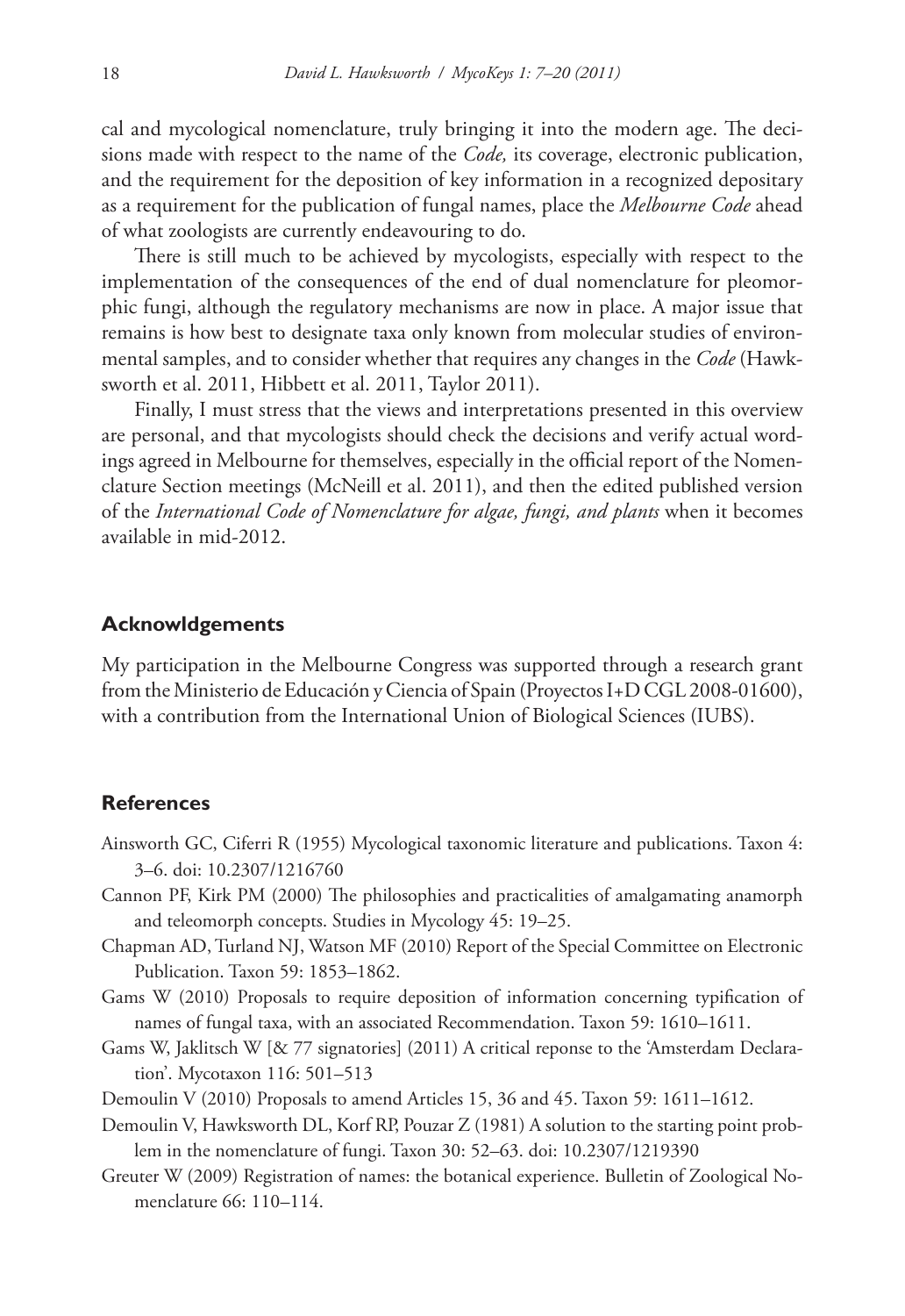- Greuter W, Garrity G, Hawksworth DL, Jahn R, Kirk PM, Knapp S, McNeill J, Michel E, Patterson DJ, Pyle R, Tindall BJ (2011) Draft BioCode (2011): principles and rules regulating the naming of organisms. Bionomina 3: 26–44; Taxon 60: 201-212; Bulletin of Zoological Nomenclature 68: 10–28.
- Hawksworth DL (1995) Steps along the road to a harmonized bionomenclature. Taxon 44: 447-456. doi: 10.2307/1223430
- Hawksworth DL (1997) Orphans in "botanical" diversity. Muelleria 10: 111–123.
- Hawksworth DL, Cooper JA, Crous PW, Hyde KD, Iturriaga T, Kirk PM, Lumbsch HT, May TW, Minter DW, Misra JK, Norvell L, Redhead SA, Rossman AY, Seifert KA, Stalpers JA, Taylor JW, Wingfield MJ (2010) Proposals to make the pre-publication deposit of key nomenclatural information in a recognized repository a requirement for valid publication of organisms treated as fungi under the *Code*. Taxon 59: 660-662; Mycotaxon 111: 514-519.
- Hawksworth DL, Crous PW, Dianese JC, Gryzenhout M, Norvell LL, Seifert KA (2009) Proposals to amend the *Code* to make it clear that it covers the nomenclature of fungi, and to modify the governance with respect to names of organisms treated as fungi. Taxon 58: 658–659; Mycotaxon 108: 1–4.
- Hawksworth DL, Crous PW, Redhead SA, Reynolds DR, Samson RA, Seifert KA, Taylor JW, Wingfield MJ [& 69 signatories] (2011) The Amsterdam Declaration on Fungal Nomenclature. IMA Fungus 2: 105–112; Mycotaxon 116: 491–500.
- Hibbett DS, Ohman A, Glotzer D, Nuhn M, Kirk PM, Nilsson RH (2011) Progress in molecular and morphological taxon discovery of *Fungi* and options for formal classification of environmental sequences. Fungal Biology Reviews 25: 38–47. doi: 10.1016/j.fbr.2011.01.001
- International Commission on Zoological Nomenclature (1999) International Code of Zoological Nomenclature. 4<sup>th</sup> edn. London: International Trust for Zoological Nomenclature.
- Knapp S, McNeill J, Turland NJ (2011) Changes to publication requirements made at the XVIII International Botanical Congress in Melbourne – what does e-publication mean for you? Taxon 60: in press; Mycotaxon 117: in press; MycoKeys 1: 21–28.
- Lumbsch HT, Miller AN, Begerow D, Penev L (2011) MycoKeys, or why we need a new journal in mycology? MycoKeys 1: 1–6. doi: 10.3897/mycokeys.1.2058
- McNeill J, Barrie FR. Burdet HM, Demoulin V, Hawksworth DL, Marhold K, Nicolson DH, Prado J, Silva PC, Skog JE, Wiersema JH, Turland NJ (Eds) (2006) International Code of Botanical Nomenclature (Vienna Code) adopted by the Seventeenth International Botanical Congress Vienna, Austria, July 2005. [Regnum Vegetabile no. 146.] A.R.G. Ganter Verlag, Ruggell.
- McNeill J, Greuter W (1986) Botanical nomenclature. In: Ride WDL, Younés T (Eds) Biological Nomenclature Today. [IUBS Monograph no. 2.] Eynsham, Oxford: IRL Press, 3–25.
- McNeill J, Turland NJ (2011) Synopsis of proposals on botanical nomenclature Melbourne 2011: a review of the proposals concerning the International Code of Botanical Nomenclature submitted to the XVIII International Botanical Congress. Taxon 60: 243–286.
- McNeill J, Turland NJ, Monro A, Lepschi BJ (2011) XVIII International Botanical Congress: preliminary mail vote and report of Congress action on nomenclature proposals. Taxon 60: in press.